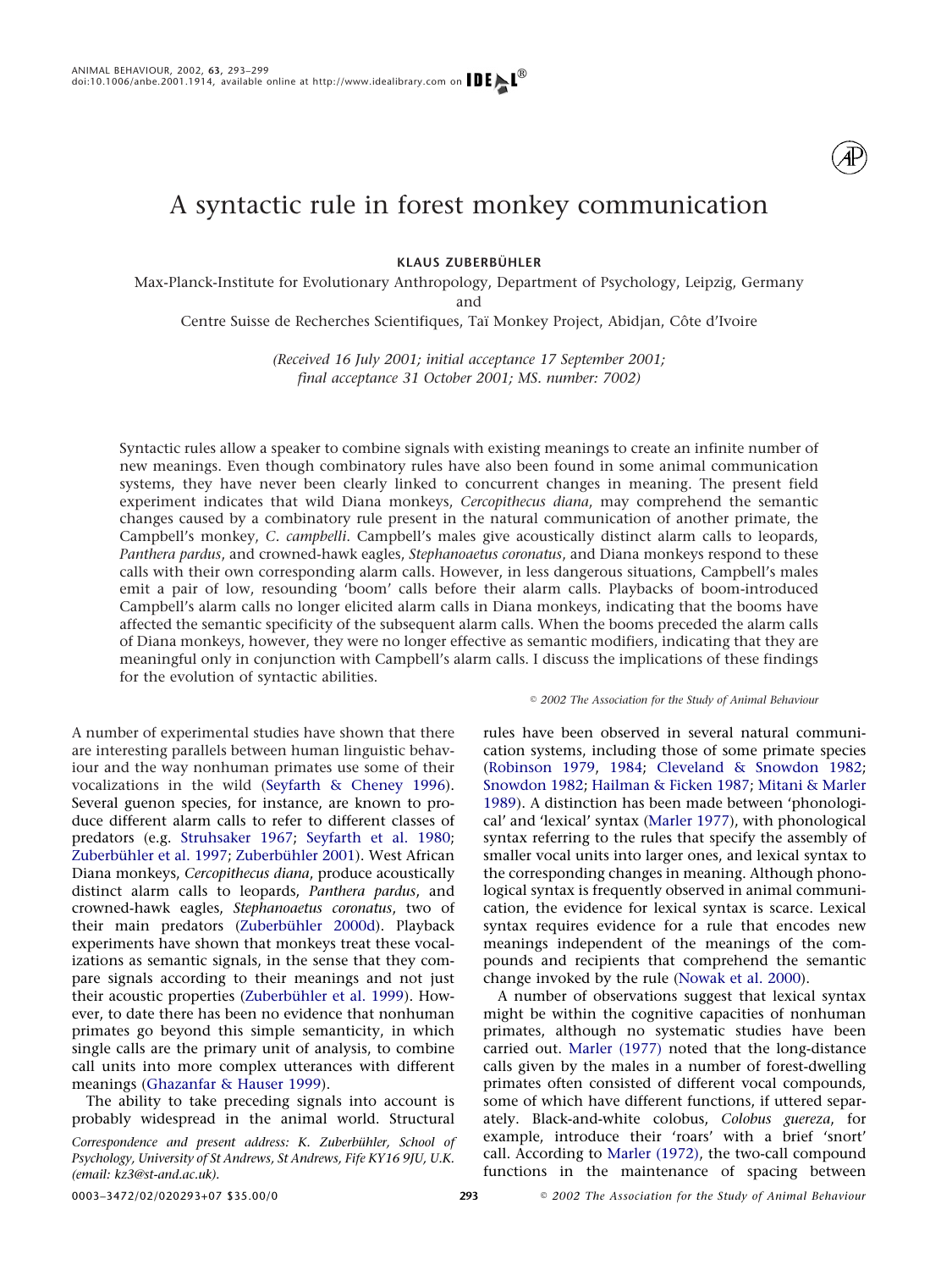neighbouring groups, while the snort, if given separately, serves as an alarm call. Another potentially interesting example comes from the chimpanzee, *Pan troglodytes*, 'pant hoots', the introductory notes of which seem to resemble a 'whimper' call, which is a mild alarm signal [\(Marler & Tenaza 1977\)](#page-6-13). Compounding is structurally even more elaborate in the titi monkey, *Callicebus moloch*, where both males and females incorporate several call types into rapid sequences depending on the social circumstance [\(Robinson 1979\)](#page-6-7). A playback experiment suggested that recipients discriminated between normal and abnormal call sequences because abnormal sequences elicited longer bouts of moaning, a call typically given by individuals that seem disturbed. Similarly, analyses of the singing behaviour of male gibbons, *Hylobates agilis*, have shown that males use a limited number of notes to construct their songs, following a framework of rules [\(Mitani & Marler 1989\)](#page-6-10). Subsequent playback of songs with normally and abnormally rearranged notes revealed that only normal songs elicited 'squeaks', a vocalization given by males in territorial disputes, indicating that males distinguished between proper and improper sequences. Finally, wedge-capped capuchin monkeys, *Cebus olivaceus*, combine different call types to form compound sequences following certain rules, but again no evidence was found that these compounds changed the overall meaning of the utterances [\(Robinson 1984\)](#page-6-8). In sum, although there is evidence for structural rules in animal communication, these rules have never been convincingly linked with concurrent changes in meaning.

A syntactic phenomenon in the vocal communication system of the Campbell's monkey, *Cercopithecus campbelli*, suggests that nonhuman primates may be able to go beyond event labelling, as shown for some of their predator alarm calls, and may combine calls into a structurally more complex unit with a different meaning. In their natural rainforest habitat, male Campbell's monkeys produce two acoustically distinct alarm call types, one to crowned-hawk eagles (the 'eagle' alarm call) and another one to leopards (the 'leopard' alarm call; Zuberbühler [2001\)](#page-6-4). Sympatric Diana monkeys, which often form mixed-species associations with Campbell's monkeys, understand the meaning of these alarm calls and use them to predict the presence of the corresponding predator (Zuberbühler 2000a). When hearing Campbell's eagle alarm calls, for example, both the adult males and the females respond with their own acoustically different eagle alarm calls. In addition to the two alarm calls, male Campbell's monkeys possess another type of loud call, a brief and low-pitched 'boom' vocalization [\(Fig. 1a\)](#page-2-0). This call type is given in pairs separated by some seconds of silence and typically precedes an alarm call series by about 25 s. Boom-introduced alarm call series are given to a number of disturbances, such as a falling tree or large breaking branch, the far-away alarm calls of a neighbouring group, or a distant predator. Common to these contexts is the lack of direct threat in each, unlike when callers are surprised by a close predator. Natural boomintroduced Campbell's alarm calls strongly resemble Campbell's leopard alarm calls, although no systematic acoustic analysis has been carried out yet. When hearing

natural boom-introduced Campbell's alarm calls, Diana monkeys show no changes in their vocal behaviour, which contrasts sharply to their vocal response to normal (that is boom-free) Campbell's alarm calls (see Zuberbühler 2000a).

I tested wild groups of Diana monkeys in the Taï forest, Côte d'Ivoire, for their understanding of Campbell's monkeys' alarm calls. Diana monkeys were chosen as study subjects because their vocal behaviour and cognitive capacities have already been investigated in some detail. Diana monkeys understand the meaning of other species' alarm calls even though these calls are acoustically completely different from their own, suggesting that their vocal response is based on a learned understanding of the calls' meanings (e.g. Zuberbühler 2000b, [c\)](#page-6-16). I did not use Campbell's monkeys as subjects because the vocal behaviour of the females has not yet been investigated systematically.

To investigate whether the booms caused semantic changes in subsequent alarm calls I conducted a playback experiment consisting of eight conditions [\(Fig. 2\)](#page-3-0). In two baseline conditions, different Diana monkey groups heard a series of five male Campbell's monkey alarm calls given to a leopard or a crowned-hawk eagle. Subjects were expected to respond strongly, that is, to give many leopard or eagle alarm calls, as they do to real predators or playbacks of their vocalizations, respectively (Zuberbühler 2000a). In the two test conditions, different Diana monkey groups heard playbacks of the same Campbell's alarm call series, but this time two booms were artificially added 25 s before the alarm calls to match the natural emission pattern. If the booms affected the semantic specificity of subsequent alarm calls, then the monkeys should give significantly fewer predator-specific alarm calls in the test conditions than the baseline conditions. In the four control conditions, subjects heard series of five male Diana monkey leopard or eagle alarm calls, either with or without preceding booms. Diana monkeys themselves do not produce booms [\(Fig. 1b, c\)](#page-2-0). These controls were conducted to rule out the hypothesis that the booms simply had a silencing effect to any subsequent series of alarm calls. If there were a long-term dependency between the booms and Campbell's alarm calls, however, then subjects should respond strongly (i.e. give many leopard or eagle alarm calls) to Diana monkey alarm calls, regardless of whether booms preceded the calls. [Figure 2](#page-3-0) depicts the spectrographic representations of the vocalizations used as playback stimuli. The males of both species reliably alarm call to predators and other disturbances, suggesting that none of the playback conditions represented an anomalous event.

## **METHODS**

I conducted playback trials between December 1999 and March 2000 on a pool of at least 50 Diana monkey groups living in a ca.  $50\text{-}km^2$  study area of tropical rainforest surrounding the C.R.E. research station (Centre de Recherche en Ecologie, 5°50'N, 7°21'W) in the Taï forest. Both Diana and Campbell's monkey groups are regularly found throughout the study area at densities of 1–2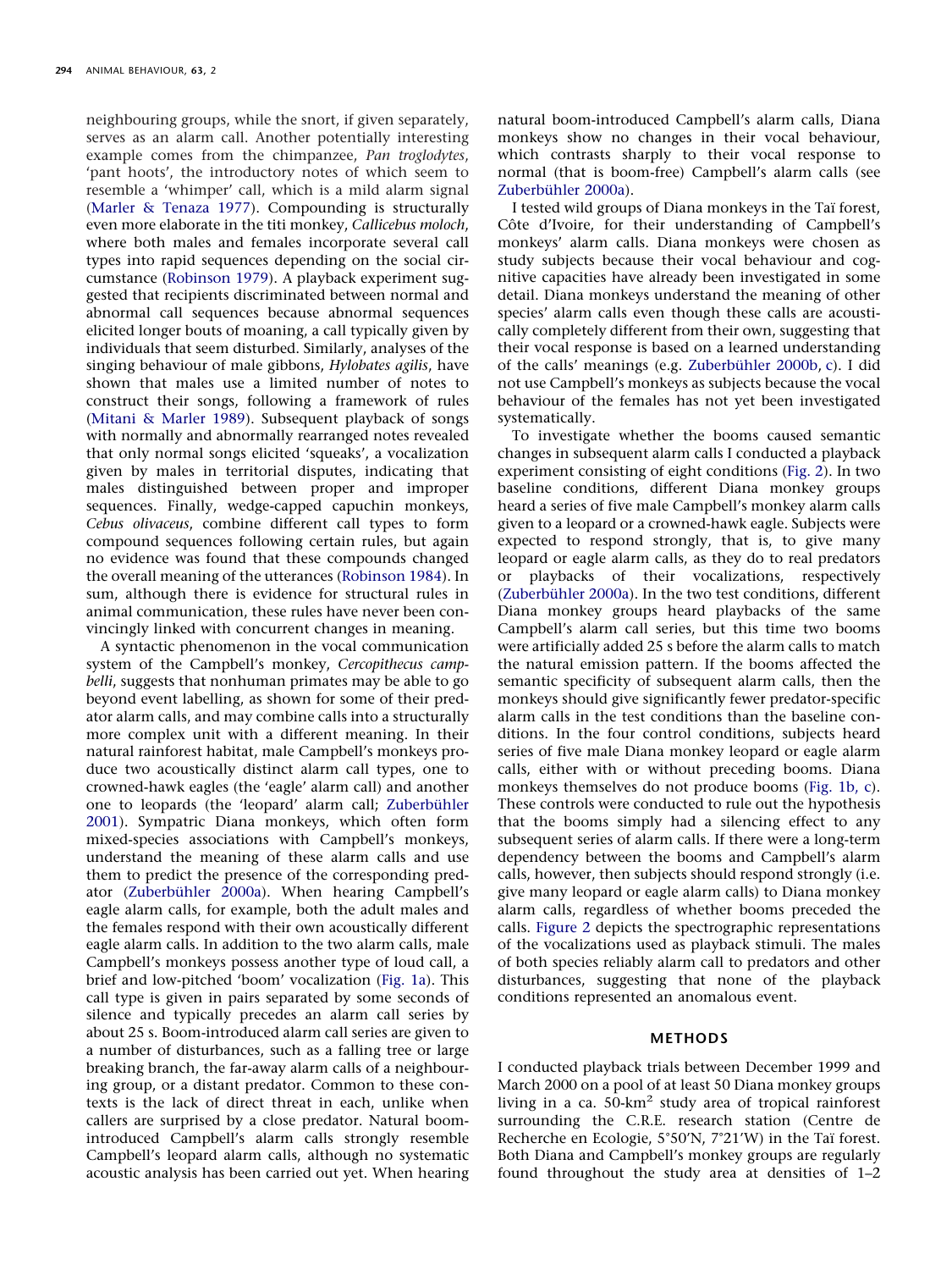<span id="page-2-0"></span>

Figure 1. Spectrographic illustrations of the vocalizations used in this study. (a) Male Campbell's monkey, (b) male Diana monkey, (c) female Diana monkey. Male Campbell's and male Diana monkey alarm calls were used as playback stimuli (see text). Recordings were digitized at a sampling rate of 44 kHz (16 bits accuracy) and displayed using a 256-point Fourier transformation (Hamming window function) that resulted in wide-band spectrograms (analysis resolution: 700 Hz with 21.5 Hz/0.72 ms accuracy).

groups/km<sup>2</sup>. Both species live in small groups, consisting of one adult male and several adult females with their offspring on a stable home range that is defended against neighbouring conspecific groups. None of the groups tested in this experiment was habituated to human presence.

To conduct a playback trial, I searched for monkey groups throughout the study area. Once I located a group I slowly and silently approached to within ca. 50 m of the group and set up the playback and recording equipment. I did not use a group for analysis if I was detected before or during a playback trial. This decision was straightforward because unhabituated monkeys respond with strong antipredator behaviour to the presence of humans, usually by giving a few alarm calls followed by flight. To avoid habituation to playback stimuli, I did not expose a particular group more than once to a particular playback stimulus. I did this by determining the location of the experimental groups with a Magellan Pioneer GPS and a map.

The calls used as playback stimuli were recorded in the study area from three different Campbell's monkey males (male 1: booms; male 2: eagle alarm calls; male 3: leopard alam calls). Playback stimuli were edited to series of five equally spaced alarm calls (about 5 s between individual calls), either presented alone or preceded by two booms. The two booms were separated from each other by ca. 7 s of silence and from the subsequent alarm calls by ca. 25 s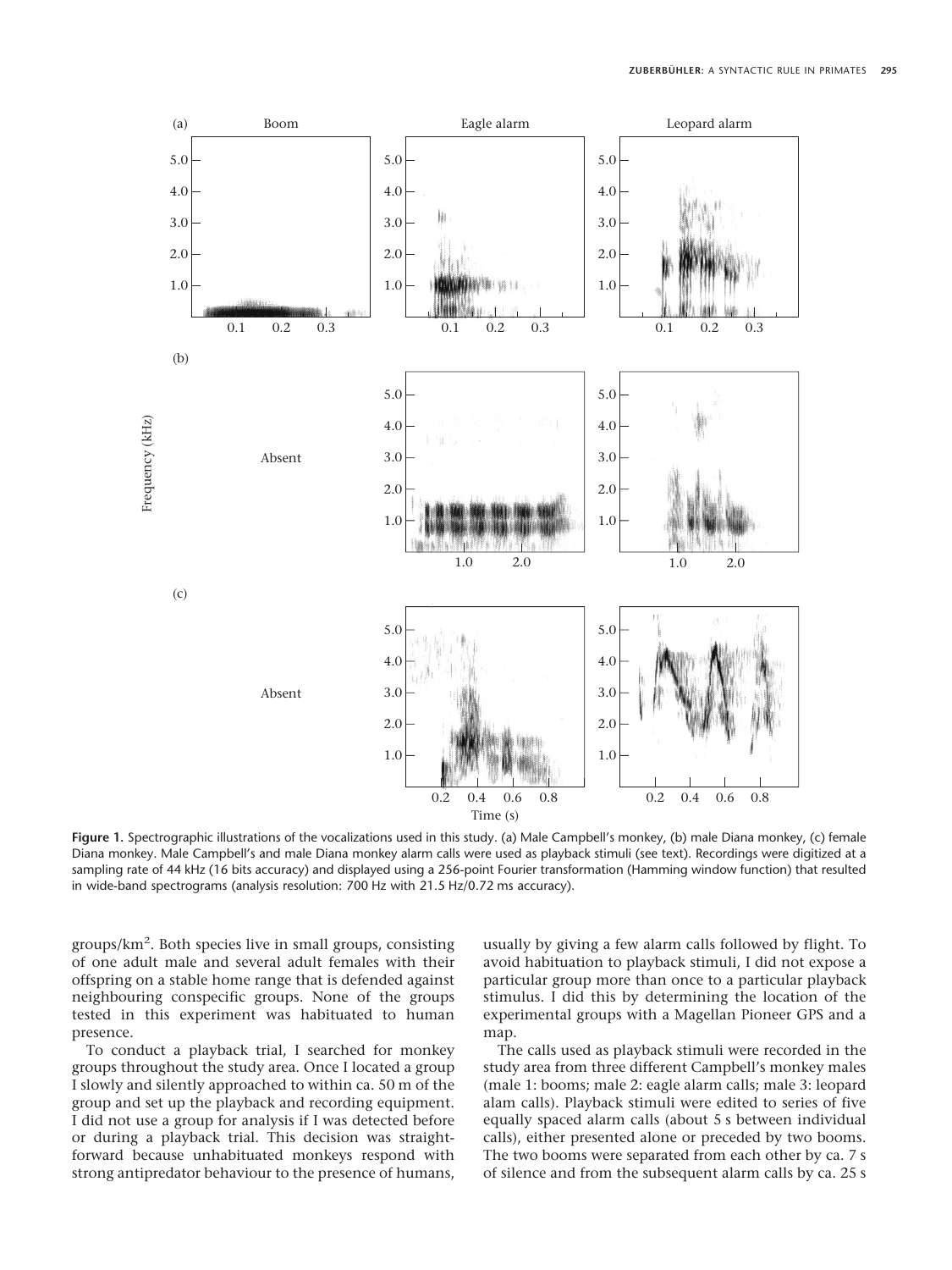<span id="page-3-0"></span>

**Figure 2.** Experimental design of the playback study illustrating the eight conditions.

of silence to mimic the temporal emission pattern of naturally produced boom-introduced alarm calls of male Campbell's monkeys [\(Fig. 2\)](#page-3-0). Vocalizations were played back in an amplitude range of 90–100 dB. Within this natural range, amplitude had no effect on the vocal response of Diana monkeys to Campbell's alarm calls (Zuberbühler 2000a). Monkey alarm calls in response to predators occur very frequently under natural conditions, such that these playback trials did not constitute an abnormal situation and caused hardly any extra stress for the monkeys.

Stimuli were played back on a Nagra DSM speakeramplifier connected to a Sony WMD6C Professional Walkman. The monkeys' vocal responses were recorded on analogue tapes with a Sony TCM5000EV recorder and a Sennheiser ME67 directional microphone. All recordings were digitized with the sound-editing software Canary 1.2.4 [\(Charif et al. 1995\)](#page-5-3) running on a Macintosh computer to calculate alarm call rates and spectrographic representations of the calls.

#### **RESULTS**

Diana monkeys gave different vocal responses to the different playback stimuli. Playbacks of Campbell's eagle alarm calls usually caused the Diana monkey males and females to give their own eagle alarm calls, but no leopard alarm calls [\(Figs 3a,](#page-4-0) [4a\)](#page-4-1). Playback of Campbell's booms alone did not cause any noticeable change in the vocal behaviour of the Diana monkeys, but these calls had a significant effect on how Diana monkeys responded to subsequent Campbell's alarm calls. If the booms preceded playbacks of Campbell's eagle alarms, Diana monkeys no longer responded with eagle alarm calls [\(Table 1,](#page-5-4) [Figs 3a,](#page-4-0) [4a\)](#page-4-1). Analogously, playbacks of Campbell's leopard alarm calls usually caused the Diana monkeys to give leopard alarm calls, but no eagle alarm calls [\(Fig. 3c,](#page-4-0) [4c\)](#page-4-1). Again, if the booms preceded playbacks of Campbell's leopard alarms, Diana monkeys no longer responded with leopard alarm calls [\(Table 1,](#page-5-4) [Figs](#page-4-0) [3c,](#page-4-0) [4c\)](#page-4-1).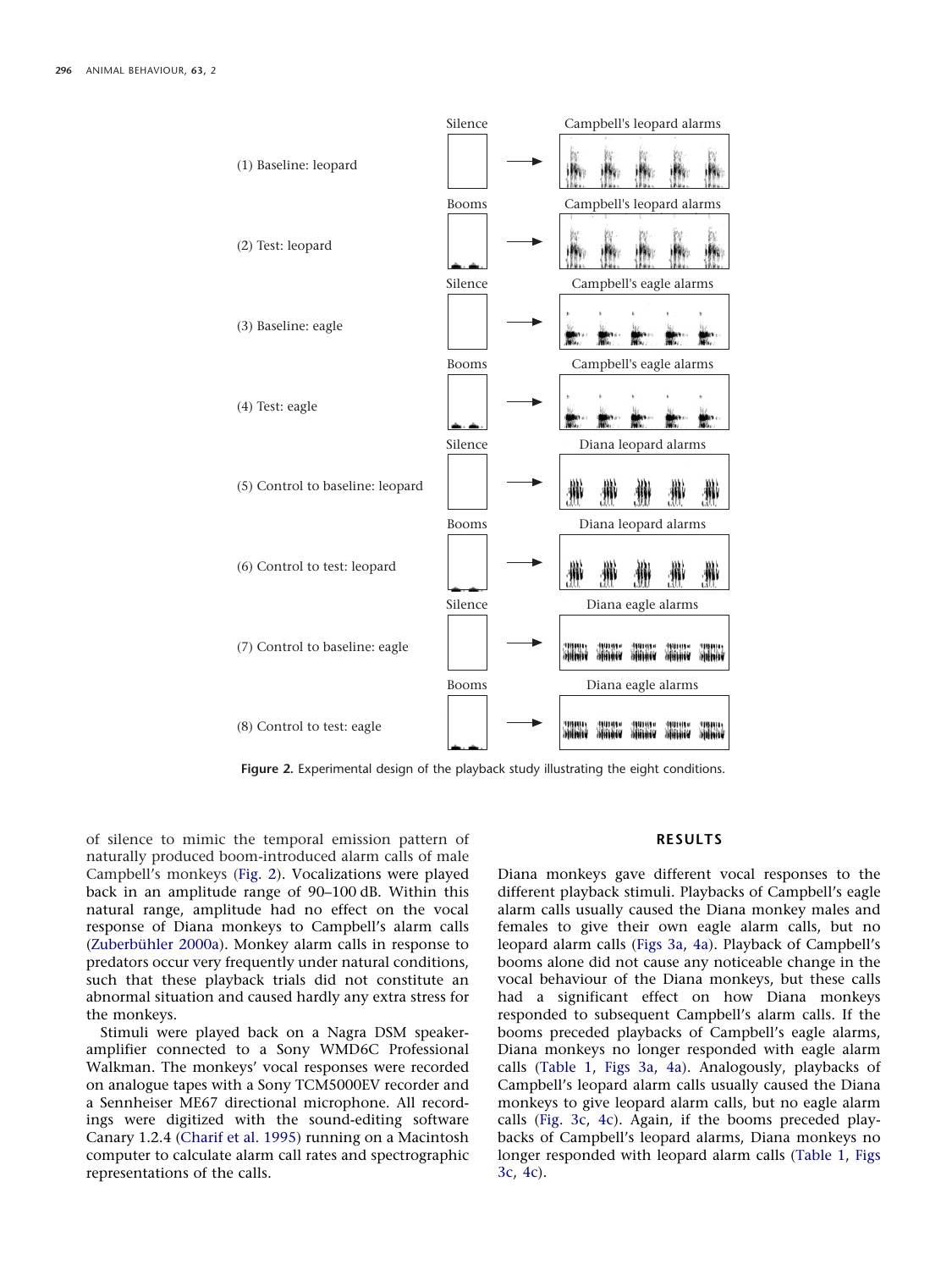<span id="page-4-0"></span>

**Figure 3.** Alarm call responses of female Diana monkeys from different groups to different playback conditions. Each condition consisted of five Campbell's (a, c) or Diana monkey (b, d) alarm calls with or without preceding booms. (a,b) Eagle alarm calls; (c,d) leopard alarm calls. Bars indicate the median call rates and the third quartile during the first minute after beginning of a playback.  $\Box$ : Eagle alarm call given in response; : leopard alarm call given in response.

When recordings of conspecific Diana monkeys were used as playback stimuli instead of the Campbell's alarm calls (control trials), the booms of the Campbell's monkeys no longer had an effect on how the monkeys responded to subsequent alarm calls. When hearing recordings of conspecific Diana monkey eagle alarm calls both adult males and females responded with their own eagle alarm calls, regardless of whether the recordings were preceded by Campbell's booms [\(Figs 3b,](#page-4-0) [4b\)](#page-4-1). Analogously, when hearing recordings of conspecific Diana monkey leopard alarm calls both adult males and females responded with their own leopard alarm calls, regardless of whether the recordings were preceded by Campbell's booms [\(Figs 3d,](#page-4-0) [4d\)](#page-4-1).

# **DISCUSSION**

These results suggest that Campbell's monkeys' booms affected the Diana monkeys' interpretation of subsequent Campbell's alarm calls by indicating that whatever message followed the booms did not require the normal immediate antipredator response. Experimentally adding booms before an alarm call series created structurally more complex utterances with different meanings from the alarm calls alone. Judging from the Diana monkeys' responses to these playback stimuli the booms have actively modified the meaning of the subsequent alarm

<span id="page-4-1"></span>

**Figure 4.** Alarm call responses of male Diana monkeys from different groups to different playback conditions. Each condition consisted of five Campbell's (a, c) or Diana monkey (b, d) alarm calls with or without preceding booms. (a,b) Eagle alarm calls; (c,d) leopard alarm calls. Bars indicate the median call rates and the third quartile during the first minute after beginning of a playback.  $\square$ : Eagle alarm call given in response; : leopard alarm call given in response.

call series and transformed them from highly specific predator labels, requiring immediate antipredator responses, into more general signals of disturbance that do not require any direct responses.

How relevant are these findings for understanding the evolutionary history of human syntactic abilities? On the one hand, there are interesting parallels between this communication system and some linguistic phenomena. For instance, linguistic hedges [\(Lakoff 1972\)](#page-6-17), such as 'maybe' or 'kind of', have comparable semantic effects on subsequent sentence structures as the booms have on the subsequent alarm calls. Of course, this analogy is far from perfect, mainly because there is no evidence that the booms have comparable effects on the meaning of any other call, apart from the two alarm call types investigated. One the other hand, did the monkeys respond to the booms as a simple command that anything following no longer needs a response? To use behaviouristic terminology, did the booms simply act as an inhibitory stimulus for a subsequent stimulus, a behavioural phenomenon that can be demonstrated in a relatively simple conditioning preparation (e.g. [Pearce & Wilson](#page-6-18) [1991\)](#page-6-18)? The results of the control conditions suggested that the monkeys' response was more complex than that. If the booms preceded Diana rather than Campbell's monkeys' alarm calls, then the monkeys did not treat the booms as a semantic modifier, indicating that the inhibition hypothesis is inadequate to explain the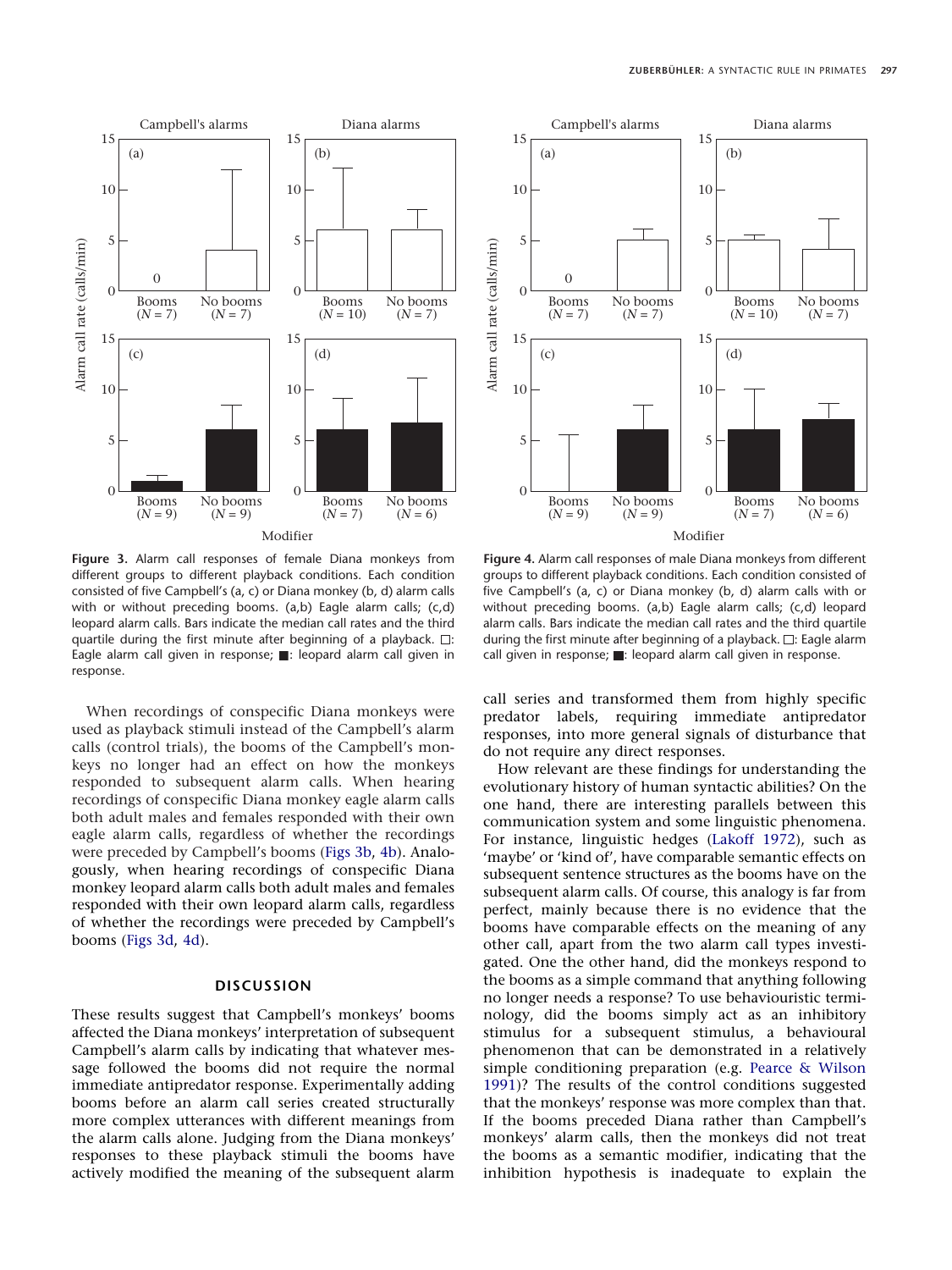| Dependent variables          | Eagle alarms |         |         |         | Leopard alarms |         |         |         |
|------------------------------|--------------|---------|---------|---------|----------------|---------|---------|---------|
|                              | U            | $N_{1}$ | $N_{2}$ | P       | U              | $N_{1}$ | $N_{2}$ | P       |
| Campbell's monkey            |              |         |         |         |                |         |         |         |
| No. of male eagle alarms     | 0.0          | 7       | 7       | < 0.001 | 40.5           | 9       | 9       | 1.0     |
| No. of female eagle alarms   | 3.5          | 7       | 7       | <0.003  | 36.0           | 9       | 9       | >0.3    |
| No. of male leopard alarms   | 24.5         | 7       | 7       | 1.0     | 19.0           | 9       | 9       | < 0.05  |
| No. of female leopard alarms | 24.5         | 7       | 7       | 1.0     | 7.5            | 9       | 9       | < 0.004 |
| Diana monkey                 |              |         |         |         |                |         |         |         |
| No. of male eagle alarms     | 30.0         | 10      | 7       | >0.6    | 20.0           | 7       | 6       | >0.8    |
| No. of female eagle alarms   | 33.0         | 10      | 7       | >0.8    | 21.0           | 7       | 6       | 1.0     |
| No. of male leopard alarms   | 35.0         | 10      | 7       | 1.0     | 21.0           | 7       | 6       | 1.0     |
| No. of female leopard alarms | 31.0         | 10      | 7       | >0.4    | 20.0           | 7       | 6       | >0.8    |

<span id="page-5-4"></span>**Table 1.** Statistical comparison of Diana monkeys' responses to recordings of Campbell's monkey or conspecific Diana monkey alarm calls, played back either with or without preceding 'booms'

Mann–Whitney *U* tests; two-tailed;  $N_1$ =Number of different Diana monkey groups tested with preceding booms; *N*<sub>2</sub>=Number of different Diana monkey groups tested without preceding booms.

behaviour. In the control trials, a combination of meaning was logically not possible because the booms and the alarm calls were given by different individuals, who might have perceived different events. The monkeys seem to have taken this into account by responding to the constituent parts rather than the combined configuration of the playback stimuli.

A number of studies with captive animals that have been trained with human-designed artificial communication systems have reported similar syntactic abilities [\(Kako 1999\)](#page-6-19). Although impressive, the evolutionary significance of the syntactic capacity demonstrated by these language-trained animals is difficult to evaluate, mainly because so little is known about their natural communicative abilities when unaffected by human influence (but see [Janik 2000\)](#page-5-5). It might be that their abilities are simply the result of an enormous training effort in which subjects finally managed to conform to the principles of an artificial syntactic task, perhaps even without really understanding it (but see [Premack 1984\)](#page-6-20). Alternatively, researchers might have tapped into a species' naturally existing syntactic abilities that have evolved in the context of their natural communicative behaviour [\(Savage-](#page-6-21)[Rumbaugh et al. 1986;](#page-6-21) [Pepperberg 1993\)](#page-6-22). This study supports the latter interpretation.

In human languages, numerous syntactic rules, such as word order, case markers, or thematic roles, simultaneously determine the exact meaning of a sentence. In addition, syntactic rules are innovative and serve to create novel sentences with distinct meanings. This study does not provide evidence that primate communication is organized in such a way. It provides evidence, however, that some calls can be combined according to structural rules to form more complex utterances, and that these combinations are linked with underlying changes in meaning. The Campbell's booms do not elicit any specific behaviour in Diana monkeys, but they strongly affect the way monkeys interpret subsequent Campbell's alarm calls. Because syntactically organized communication is one of the distinctive features of our own species, it is crucial to provide a detailed account of the emergence of this behaviour. Thus, although the analogies to human language remain suggestive at best, these results show that nonhuman primates are able to generate and comprehend simple syntactic rules that affect the meaning of some of their calls. The corresponding cognitive abilities, therefore, are likely to have evolved long before the advent of human language.

## **Acknowledgments**

This research was funded by the Swiss National Science Foundation and the Max-Planck-Institute for Evolutionary Anthropology. In Côte d'Ivoire, I express my gratitude to the ministries of research and agriculture, the Centre Suisse de Recherches Scientifiques, the Centre de Recherche en Ecologie, and the administration of the Taï National Park (P.A.C.P.N.T.) for support and permission to conduct research. I am particularly grateful to Josep Call, Orin Gensler, Michael Israel, Jennifer McClung, Mike Tomasello and the referees for their comments and thoughts.

### **References**

- <span id="page-5-3"></span>**Charif, R. A., Mitchell, S. & Clark, C. W.** 1995. *Canary 1.2 User's Manual*. Ithaca, New York: Cornell Laboratory of Ornithology.
- <span id="page-5-1"></span>**Cleveland, J. & Snowdon, C. T.** 1982. The complex vocal repertoire of an adult cotton-top tamarin. *Zeitschrift fu¨r Tierpsychologie*, **58,** 231–270.
- <span id="page-5-0"></span>**Ghazanfar, A. A. & Hauser, M. D.** 1999. The neuroethology of primate vocal communication: substrates for the evolution of speech. *Trends in Cognitive Science*, **3,** 377–384.
- <span id="page-5-2"></span>**Hailman, J. P. & Ficken, M. S.** 1987. Combinatorial animal communication with computable syntax: chick-a-dee calling qualifies as 'language' by structural linguistics. *Animal Behaviour*, **34,** 1899– 1901.
- <span id="page-5-5"></span>**Janik, V. M.** 2000. Whistle matching in wild bottlenose dolphins (*Tursiops truncatus*). *Science*, **289,** 1355.